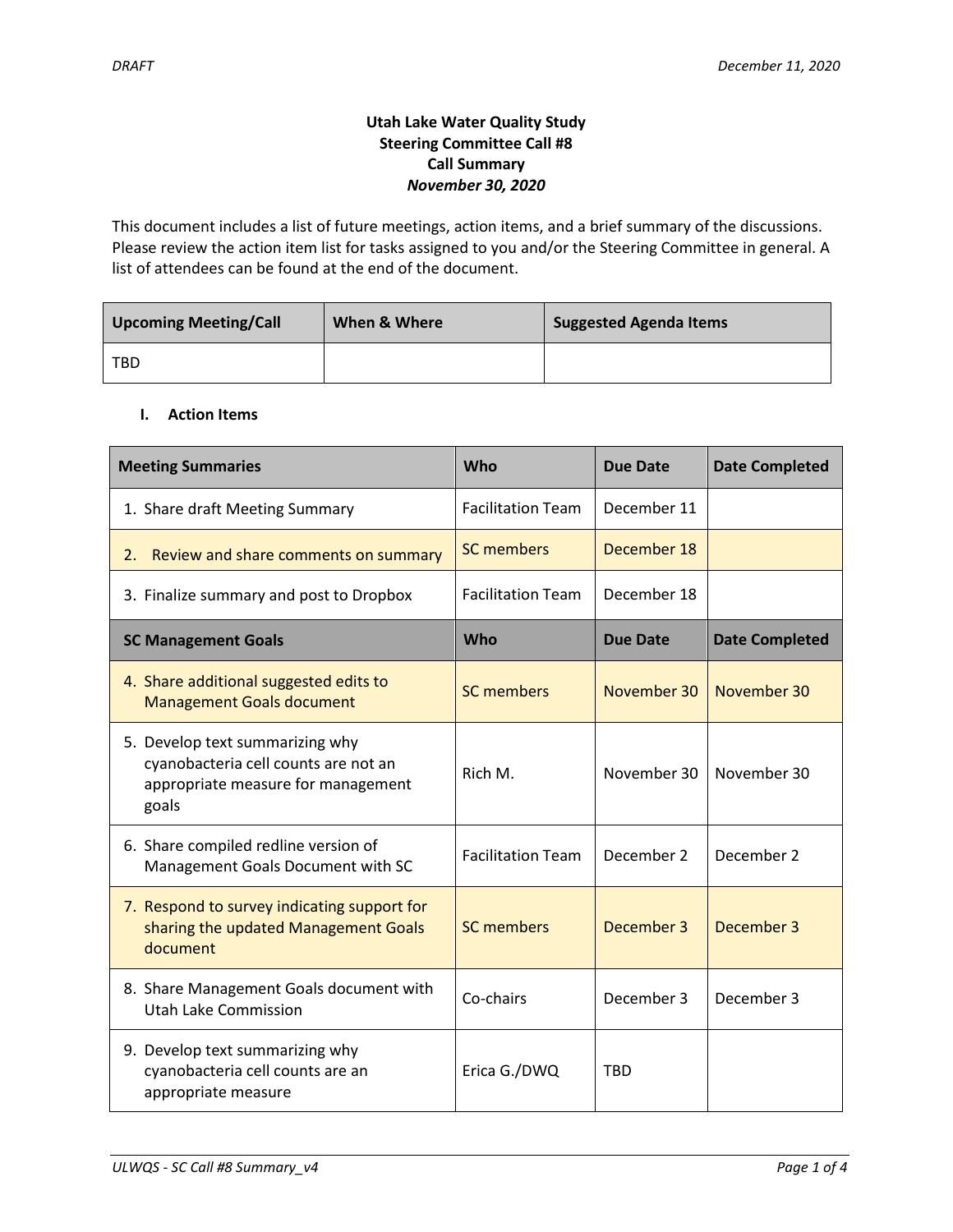## **II. Decisions/Approvals**

This section provides an overview of decisions made by the Steering Committee during the call; related key discussion points can be found below in the document. The Steering Committee voted twice to express their comfort level with sharing the Management Goals document with the Utah Lake Commission. The first round, at the beginning of the call, indicated the Steering Committee generally was supportive of the document but there were some issues to discuss before finalizing. The second round, at the end of the call, indicated the Steering Committee was generally comfortable sharing the document, however, the results were considered to be preliminary. The group agreed a final vote should take place, via email, following incorporation of some changes based on the conversations.

# **III. Meeting Recording**

A link to the webinar recording can be found here: <https://www.youtube.com/watch?v=sLCRDpXuXdg&feature=youtu.be>

# **IV. Key Discussion Points**

Draft Executive Summary and Updated Management Goals Table:

- Paul De Morgan, RESOLVE, welcomed everyone to the call before going over the agenda. He asked the members of the Steering Committee to express their level of comfort with the Management Goals document (including the Executive Summary) in a survey using the Fist 2 Five scale. Mr. De Morgan also invited members of the Steering Committee to raise their hands and share any comments they had on the document.
	- $\circ$  One member of the Steering Committee explained that he does not believe there is any relationship between cyanobacteria cell counts and risk to human health. He suggested edits to both the Executive Summary and the Management Goals table switching out the term "harmful algal blooms" for "chlorophyll a" (later modified to "phytoplankton blooms.")
		- Multiple members of the Steering Committee requested that Co-chair Erica Gaddis provide information in support of using harmful algal blooms to refute the claim that there is no relationship between cell counts and toxin concentrations. The discussion exposed different interpretations of the EPA document that touches on the subject. Both Dr. Gaddis and Rich Mickelsen committed to providing statements to support their positions on the use of cyanobacteria cell counts as a measure in the future.
	- $\circ$  Another member of the Steering Committee commented on management goals for the Agriculture beneficial use, specifically that the main goal should include the term toxin and that the secondary goal of not clogging irrigation systems should be removed.
		- Some discussion ensued and ultimately it was agreed to make the suggested edits in the Executive Summary and the Management Goals table.
	- o Several other members of the Steering Committee presented additional suggestions for potential edits to the document.

# Sharing Information with the Utah Lake Commission:

 One member of the Steering Committee suggested that the document ultimately shared with the Utah Lake Commission should be considered a draft. All responses were in agreement with this suggestion.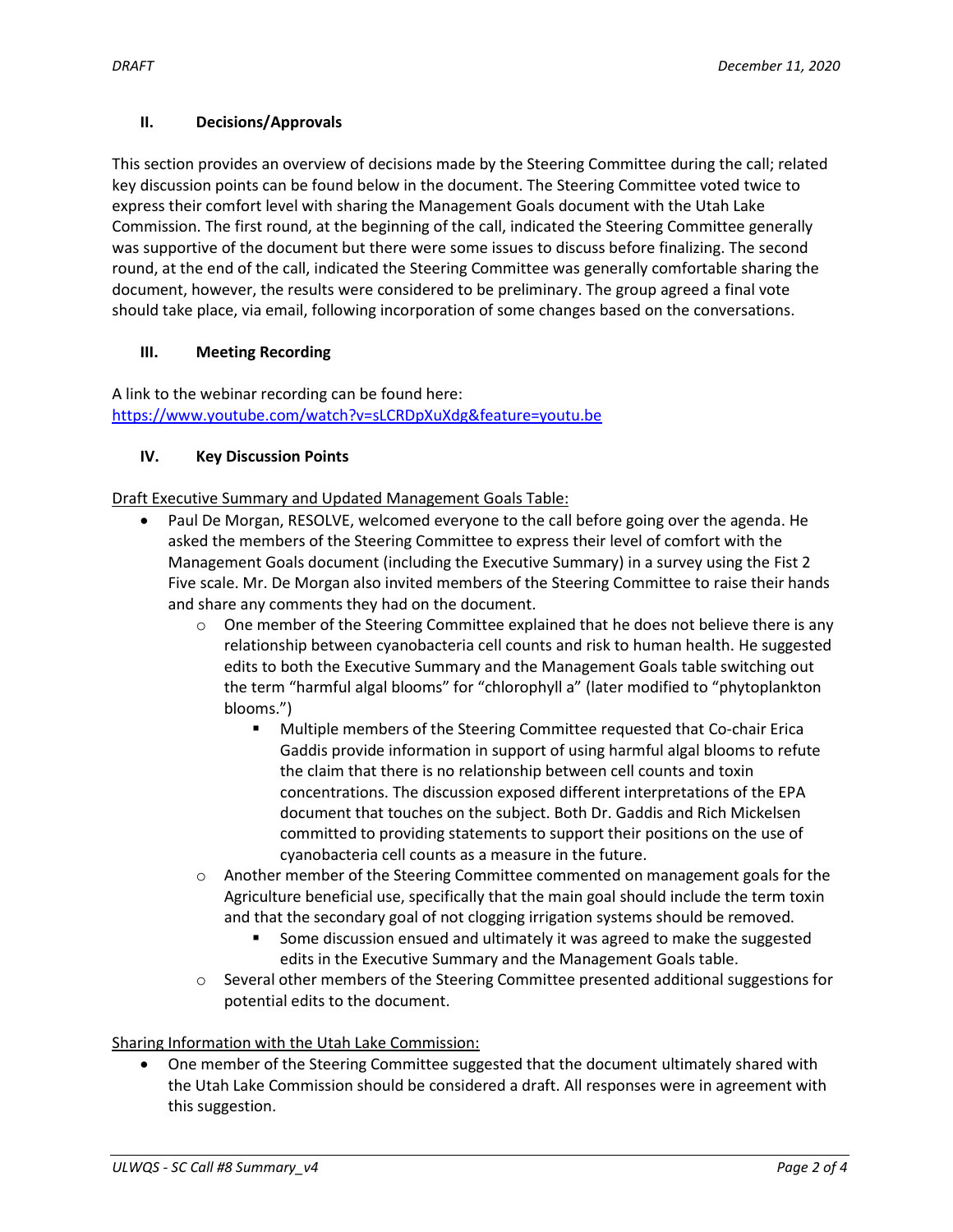Following the discussion around the Management Goals document, Mr. De Morgan suggested that all requested edits to the document be compiled into a single redline version and shared with the Steering Committee in the following days for review. A survey would be sent out for the Steering Committee to vote on sharing the updated version of the Management Goals document with the Utah Lake Commission on December 3.

## **V. Public Comment**

David Richards (in the chat box):

1. The EPA reference to cyanobacteria blooms and harmful effects uses Pilotto et al. paper as one of a handful of papers they used. I have statistically reviewed the Pilotto et al. paper and it showed that low levels of cyanobacteria are actually beneficial. I can make my review of Pilotto et al. available if SC or SP requests.

2. Macroinvertebrate metric: 20 taxa 15 with > 5% occurrence taxa richness. Where did this data come from? Littoral zones?

3. Mussel metric: Mussel tissue concentrations of toxins? The Science Panel is well aware that there are no mussels in Utah Lake. Unless someone has found them recently that I am not aware of. 4. What is the urgency to have Utah Lake Commission to be on board? Shouldn't it wait until Science Panel and SC are in agreement?

Eric Ellis (response): there have been requests to keep elected officials in the loop along the way, and the co-chairs have interests in keeping the ULC up to speed as possible.

 Leland Myers: I see nowhere in the document where it addresses specifically the potential achievability of the goals, but then I do not have the draft being reviewed.